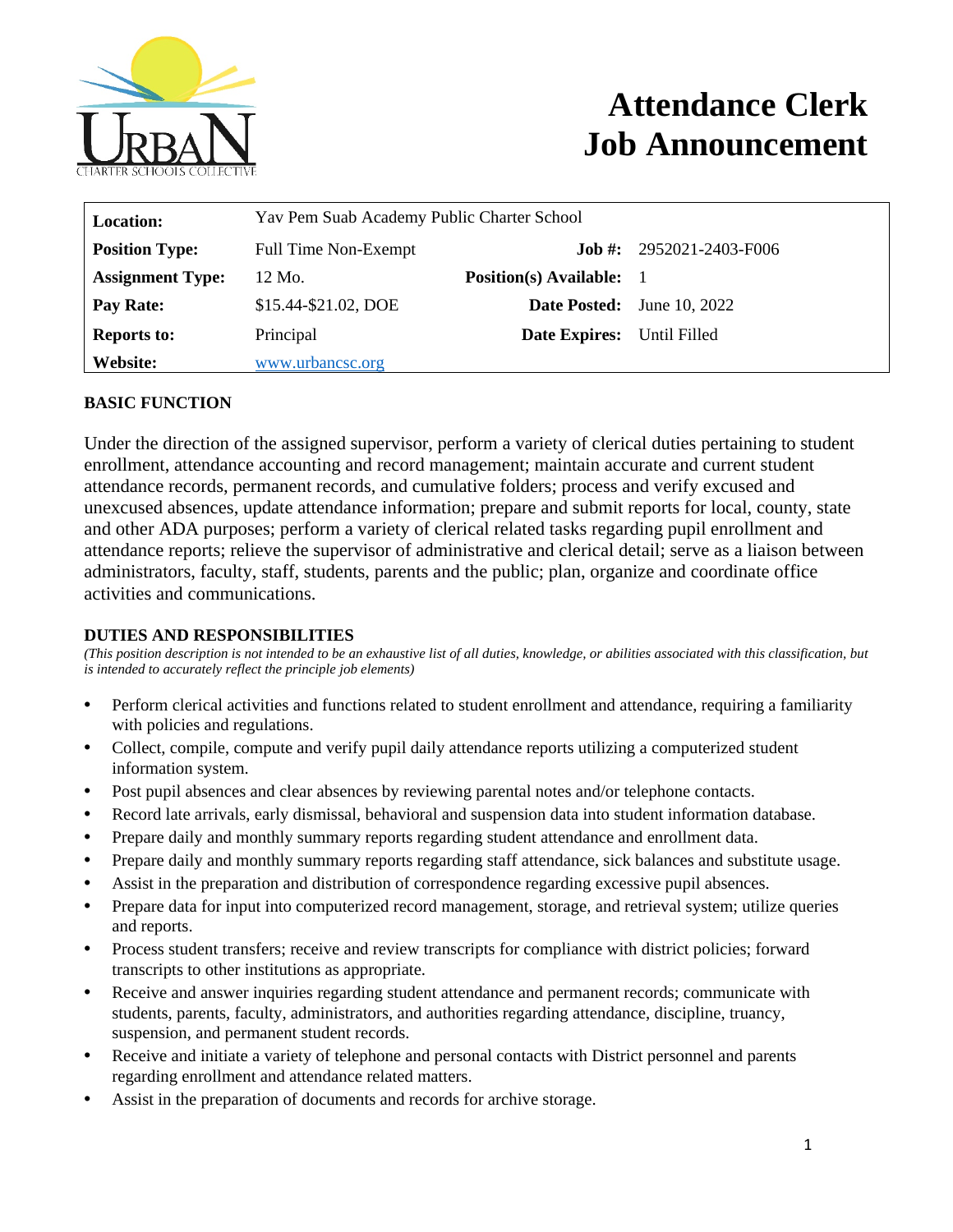- Assist administrators in identifying and resolving problems of students with frequent absenteeism; type a variety of correspondence and reports related to student attendance.
- Coordinate school's substitute needs; maintain staff time sheets and attendance records.
- Research and compile information and compute statistical data for federal, state, county, and district reports and special projects as assigned.
- Perform a variety of clerical duties including typing, filing and maintaining school records.
- Prepare and maintain a variety of records related to assigned activities; maintain staff time records; prepare staff attendance reports.
- Prepare and maintain a variety of records, logs, and files, including information of confidential nature; maintain confidentiality of information and records.
- Answer telephones and greet visitors; provide student attendance information to staff, parents and outside agencies as requested; respond to complex or difficult questions.
- Participate in various school office functions such as student registration, withdrawal, enrollment, lottery and assemblies.
- Open, sort, read and route mail; independently compose replies; process administrative details not requiring immediate attention of the administrator.
- Operate a computer and related software, database, website to input, output, update, and access a variety of records and information; generate records, reports, lists, and summaries; operate standard office equipment; lift and move objects.

### **QUALIFICATIONS**

Knowledge of:

- 1. Operations, principles, practices, procedures, rules and methods of the school and UCSC.
- 2. Prepare clear and concise reports
- 3. Understand, apply and clearly communicate legal mandates, policies, and regulations pertaining to attendance related matters.
- 4. Work with discretion and in confidence with student information.
- 5. Operation of a computer and related software, and standard office equipment.
- 6. Correct English usage, grammar, spelling, punctuation, and vocabulary.
- 7. Oral and written English communication skills.
- 8. Interpersonal skills using tact, patience, and courtesy.
- 9. Basic research methods.
- 10. CA Education Code and District attendance policies.
- 11. Operational procedures and policies, rules, regulations and legal provisions pertaining to student enrollment and attendance matters.
- 12. Modern office practices, procedures and equipment.
- 13. Telephone techniques and etiquette.
- 14. Basic first aid.

#### Ability to:

- 1. Report to work and perform basic function of the position.
- 2. Perform a variety of duties related to attendance accounting and record-keeping.
- 3. Learn, interpret and apply policies, rules and regulations, and operational procedures.
- 4. Process and verity student absence information from parents, teachers and others.
- 5. Prepare and process confidential materials.
- 6. Assemble data and prepare clear and concise reports.